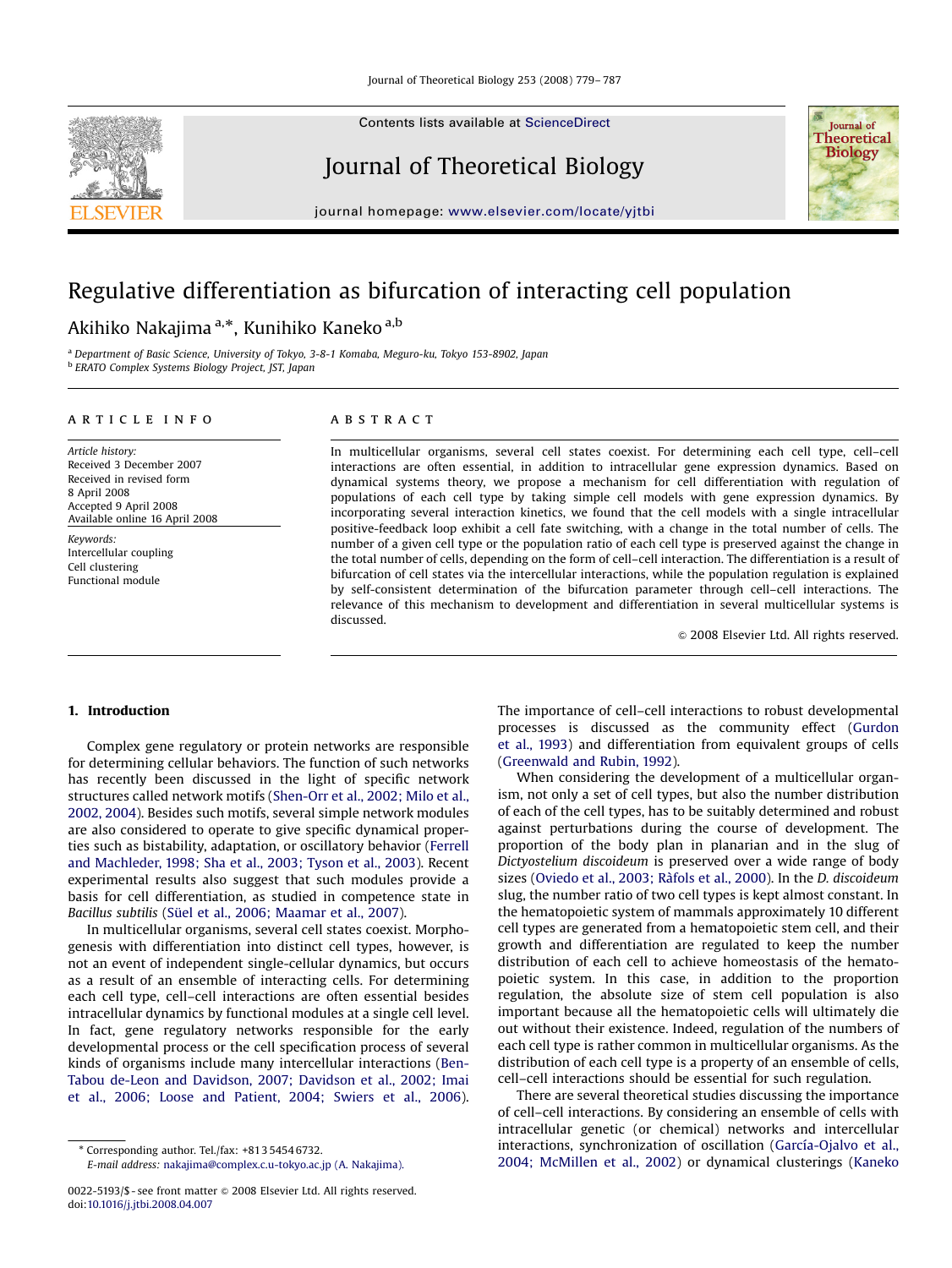<span id="page-1-0"></span>[and Yomo, 1994, 1997; Mizuguchi and Sano, 1995; Furusawa and](#page-7-0) [Kaneko, 1998; Ullner et al., 2007; Koseska et al., 2007\)](#page-7-0) are observed. Cell states distinguishable from those of a singlecellular dynamics are generated, providing a basis for functional differentiation for multicellularity. The preservation of the proportion of different cell types is realized by taking advantage of Turing instability ([Mizuguchi and Sano, 1995\)](#page-8-0), while the robustness in the number distribution of different cell types is discovered in reaction network models [\(Kaneko and Yomo, 1994,](#page-7-0) [1999; Furusawa and Kaneko, 1998\)](#page-7-0). Nevertheless, regulatory mechanisms for cell type populations are not elucidated in terms of dynamical systems because of the high dimensionality of the models.

In the present paper, we propose a regulatory mechanism of cell differentiation based on dynamical systems theory by taking simple cell models with biological gene regulation dynamics. Specifically, we study how cell states are differentiated with the change in the total cell number following cell–cell interactions. By incorporating different interaction kinetics, we show how simple functional modules generate specific cellular behaviors such as a cell fate switching, population size regulation of each cell type, and preservation of the number ratio of each cell type.

The present paper is organized as follows. In Section 2, we introduce an interacting multicellular model which is further analyzed in the present paper. Each cell has a simple functional module of genes, and its expression dynamics is modulated by the interactions with other cells. In Sections 3–5, we consider several different intercellular interactions, respectively. Although possible cell states are generated by an intracellular functional module, selection of one of these possible states or establishment of specific number distributions of cell states is realized depending on the manner of intercellular interactions. In Section 6, we extend our theoretical scheme to discuss the distribution of cell types in cell differentiation models studied so far [\(Kaneko and Yomo, 1997, 1999;](#page-7-0) [Furusawa and Kaneko, 1998, 2001](#page-7-0)). Although these models have a complex intracellular reaction network, we show that the same logic can be applied to explain the cell differentiation observed in these models. In Section 7, we summarize our results and discuss their biological relevance and future directions.

### 2. Framework of the model

Here, we introduce a basic model of interacting cells with intracellular gene expression dynamics. Consider N cells with identical genes which interact through a common medium. The internal state of i-th cell is represented by the expression pattern of *m* genes, as  $\vec{u}_i = (u_i^1, \dots, u_i^m)^T$ . The medium under which cells are placed is represented by concentrations of  $n$  diffuse signals given by  $\vec{v} = (v_1, \ldots, v_n)^T$ . As the simplest case, we discard the spatial configuration of cells so that each cell interacts with all the other cells via common signal chemicals  $\vec{v}$ . Each intracellular gene expression dynamics is modulated by these signal molecules, which give interactions with other cells.

For the sake of simplicity, we mostly examine the dynamics of single gene expression, in which the state of the i-th cell is expressed by only one variable,  $u_i$ , and the intercellular interaction is mediated by only one global diffusive signal, v. Considering an inhibitory effect of the intercellular interaction,  $u_i$  and  $v$  obey the following equation:

$$
\frac{du_i(t)}{dt} = f(u_i, v) \n= \frac{1}{\tau} \left( \frac{u_i^{\alpha}(t)}{K_u^{\alpha} + v^{\alpha}(t) + u_i^{\alpha}(t)} - u_i(t) + A_u \right) \nfor i = 1, ..., N,
$$
\n(1)

$$
\frac{dv(t)}{dt} = g(u_1, \dots, u_N, v). \tag{2}
$$

Gene  $u_i$  activates its own expression through a feedback process, while the signal  $v$  has an inhibitory effect on the expression of the gene  $u_i$ . Although we adopt competitive inhibition here, the results to be discussed are qualitatively same even if other (anticompetitive or non-competitive) forms of inhibitory kinetics are chosen. Generally, the signal  $v$  is released by each cell depending on its gene expression level and the signal abundances at that moment. We adopt Hill-type kinetics for self-activation of the gene  $u_i$ . The parameter  $\alpha$  denotes the Hill coefficient, i.e., the cooperativity of its kinetics, while  $K_u$  is the threshold for the activation of gene  $u_i$  in the absence of the signal v, and  $A_u$  is the activation rate of  $u_i$  by other molecules in the cell. The parameter  $\tau$ is a time constant of the expression dynamics of  $u_i$  normalized by that of the signal v. In the present paper, we focus on the role of intercellular interaction on differentiation of cells in a population, so that the time scale of  $u_i$  is chosen to be much slower than that of v. This assumption on the time scale is rather natural biologically, as the gene expression occurs in a slower time scale. For numerical simulations, we use the following parameter values;  $K_u = 0.1$ ,  $A_u = 0.04$ ,  $\alpha = 2.0$ , and  $\tau = 10.0$ . In the present model parameter we study here, attractors of the system are always fixed points. Neither oscillatory nor more complex attractors exist. Note that the following results are qualitatively invariant as long as the Hill coefficient  $\alpha$  is larger than unity.

Before studying the dynamics of a population of interacting cells, we first survey the single intracellular dynamics of Eq. (1) with  $v$  given as a constant control parameter. As is shown straightforwardly, the equation has a fixed point solution which exhibits two saddle-node bifurcations with the change in v (Fig. 1). We denote these bifurcation points as  $v = v_1^*$  and  $v = v_2^*$ . and call the upper branch of the stable state as  $u_{(1)}$  (or cell state 1) that is stable at  $v \le v_2^*$ , and the other lower branch as  $u_{(2)}$  (or cell state 2) that is stable at  $v \ge v_1^*$ . In the parameter region  $v_1^* < v < v_2^*$ , the bistability of  $u_{(1)}$  and  $u_{(2)}$  is observed.

As shown in Fig. 1, the only possible stationary states of each cell are  $u_i = u_{(1)}$  or  $u_i = u_{(2)}$ . Depending on the value of v and also on the initial condition of  $u_i$ , each of the two solutions are selected. The question we address is as follows: how are these states selected and what determines a possible range in the number distribution of the two states when intercellular interactions through v are taken into account. In the following sections, we analyze three models with different types of the function



Fig. 1. The value  $u$  of the fixed point solution as a function of the signal concentration v in our model. Solid line indicates the stable solution, while the dotted line indicates the unstable one.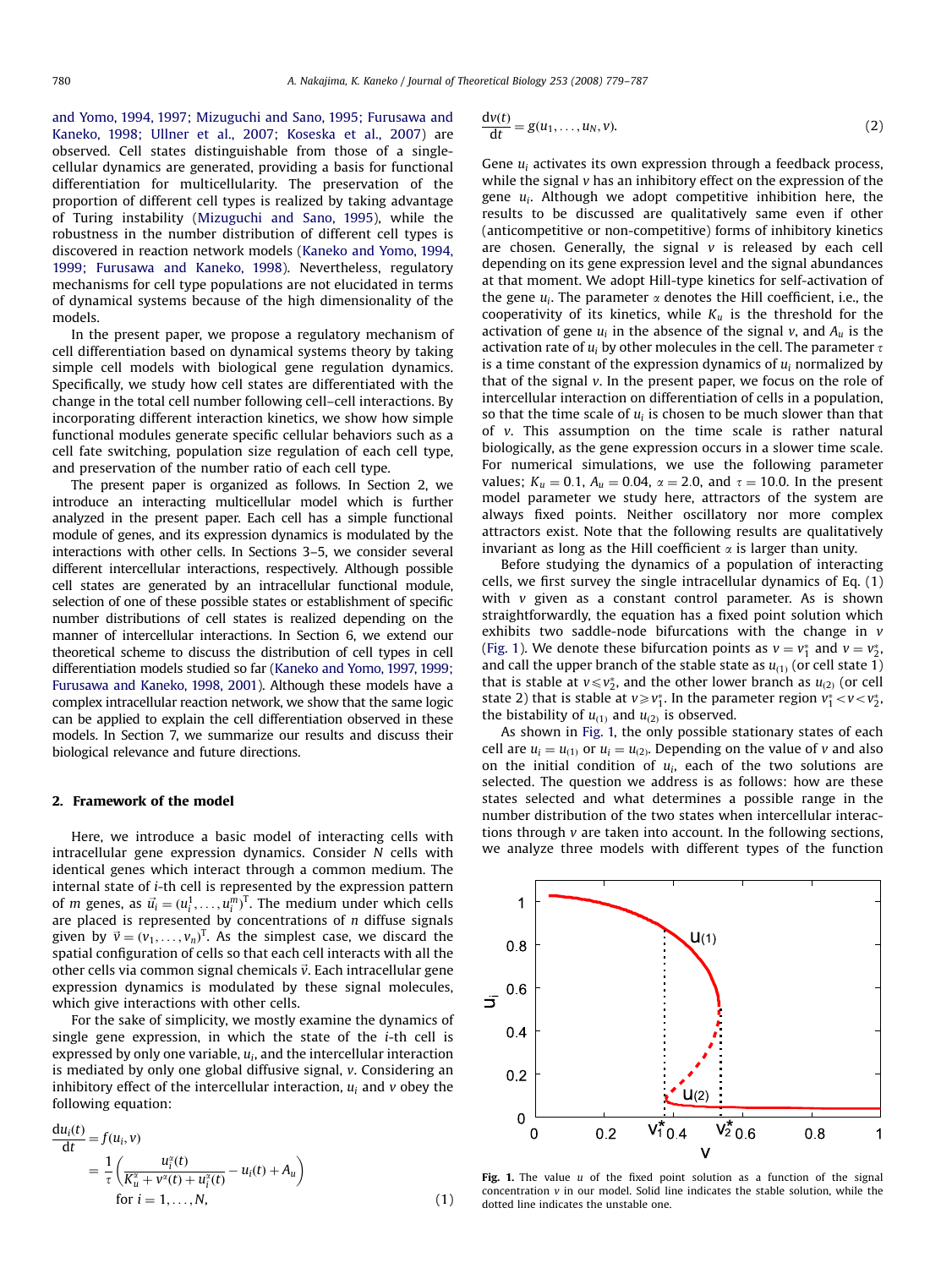$g(u_1, \ldots, u_N, v)$  to study how the differences in the kinetics of v lead to different types of regulation in the number distribution of cell types.

## 3. Model I: cell fate determination by total cell number

As a first example of interacting cells, we adopt a model in which each cell simply emits the signal v with the same rate. The kinetics of  $\nu$  obey the following equation:

$$
\frac{dv(t)}{dt} = g_1(u_1, ..., u_N, v)
$$
  
= 
$$
\sum_{i=1}^{N} c_i - v(t) = c_1 N - v(t),
$$
 (3)

while the kinetics of  $\{u_i\}$  obey Eq. (1). We are interested in the behavior of the stationary state as a function of the total cell number N. The stationary state solution of an ensemble of cells is generally obtained by the following procedure. First, we regard the signal  $v$  as a fixed parameter, not a variable, and obtain the solution  $u_i$  as a function of v, as already described in the previous section. Next, we write down v as a function of N and  $\{u_i\}$  so that the self-consistent solution of the coupled equation is obtained, from which we analyze the dependence of the solution on the total cell number.

The stationary state is simply obtained by  $du_i/dt = 0$  and  $dv/dt=0$ . In the present case, the solution v is independent of  $\{u_i\}$ , and depends only on N, which leads to

$$
f(u_i, v) = 0, \quad v = c_1 N. \tag{4}
$$

The solution curve  $f(u_i, v(N)) = 0$  is shown in Fig. 2, and the numerical result of the ratio of the number of each cell type to the total cell number is shown in Fig. 3. Here, we define a single cluster of an ensemble of cells as a state in which all the cells take the same stationary states, i.e.,

$$
u_i = u_{(k)} \ (k = 1 \text{ or } 2) \quad \text{for } i = 1, 2, \dots, N,
$$
 (5)

and a two-cluster state as that in which two cell types with  $u =$  $u_{(1)}$  and  $u = u_{(2)}$  coexist, so that

$$
u_i = \begin{cases} u_{(1)} & \text{for } i = 1, ..., N_{(1)}, \\ u_{(2)} & \text{for } i = N_{(1)} + 1, ..., N_{(1)} + N_{(2)} (= N). \end{cases}
$$
(6)

Here,  $N_{(1)}$  and  $N_{(2)}$  denote the number of the cells with  $u = u_{(1)}$  and  $u = u_{(2)}$ , respectively.



Fig. 2. The stationary states of  $u_i$  in model I are plotted against the total cell number N. At the interval  $N_1^* \le N \le N_2^*$ , two different cell states coexist. The parameter value  $c_1$  is set at 0.005.



**Fig. 3.** The ratio of the number of each cell type ( $\times$  for  $N_{(1)}$  and  $\Box$  for  $N_{(2)}$ ) plotted against the total cell number  $N$ , for model I. The initial values of  $u_i$  are chosen randomly from the interval of  $u_i \in [0, 1]$ . Data obtained from 100 different initial conditions are overlaid. The parameter value is  $c_1 = 0.005$ .

When the cell number N is lower than a threshold  $N_1^*$  (=  $v_1^*/c_1$ ), the single-cluster state of  $u_{(1)}$  is realized, while for N larger than a threshold  $N_2^*$  (=  $v_2^*/c_1$ ), the single-cluster state of  $u_{(2)}$  is realized, irrespectively of the initial cell state. Only within the range of  $N_1^* \le N \le N_2^*$  are two-cluster states of  $u_{(1)}$  and  $u_{(2)}$  possible, where any population ratio of the cell types with  $u_{(1)}$  to  $u_{(2)}$  can be realized depending on the initial condition. Cell types switch between  $u_{(1)}$  and  $u_{(2)}$  simply by the total cell number, and the signal v works as a population size detector.

## 4. Model II: diversification from single state, and population size regulation of specific cell type

Next, we consider the case in which the signal induction depends on the expression level of  $u_i$ . We will show that the cells are differentiated into two types over a wide range of the total cell number N, and that the number of type 1 cells remains at a same level herein.

The kinetics of the signal  $v$  in model II is represented as follows:

$$
\frac{dv(t)}{dt} = g_2(u_1, ..., u_N, v)
$$
  
=  $c_2 \sum_{i=1}^{N} \frac{u_i^{\beta}(t)}{K_v^{\beta} + u_i^{\beta}(t)} - v(t).$  (7)

Here we adopt Hill-type kinetics for the induction of the signal  $v$ by  $u_i$ , where  $\beta$  is the Hill coefficient, representing the cooperativity in the induction, and  $K_v$  denotes the threshold value for the signal induction. The parameter  $c_2$  gives the maximum release rate of  $v$ from each cell.

Dependence of the stationary states on the total cell number is shown in [Fig. 4.](#page-3-0) For a small N, all the cells always fall on a singlecluster state of  $u_{(1)}$ . As N gets larger, the bifurcation to a twocluster state occurs, where the cells take either  $u_{(1)}$  or  $u_{(2)}$ . Here, the single-cluster state of  $u_{(1)} (u_{(2)})$  is realized only at a small (large) number of cells, respectively, so that there is a gap in the total number of cells between the two single-cluster states. The two-cluster state exists within this gap.

To understand the observed dependence of the clustering behavior on the cell number, we first consider the stability of a single-cluster state. From  $du_i/dt = 0$ ,  $dv/dt = 0$ , and  $u_i = u_{ik}$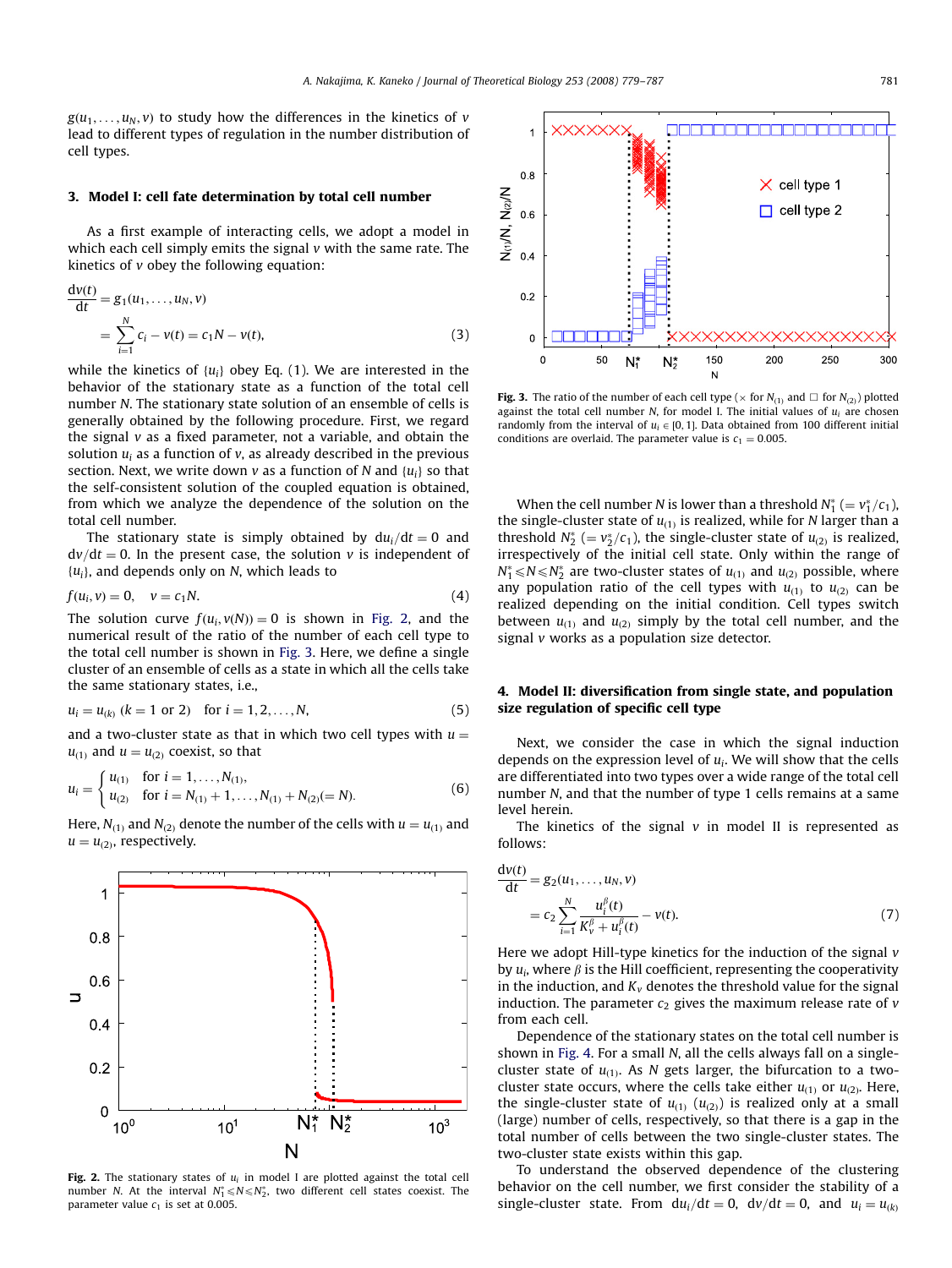<span id="page-3-0"></span>

Fig. 4. The fixed point values of  $u_i$  in model II are plotted against the total cell number N. At each N, 100 initial conditions are chosen. The expression levels of  $u_i$ for a single-cluster  $(+)$  and two-cluster solutions  $(\circ)$  are plotted as a function of N. The value for two-cluster solutions is the average over initial conditions. The parameter values are set at  $K_v = 2.0$ ,  $\beta = 2.0$ , and  $c_2 = 0.1$ .

 $(k = 1 \text{ or } 2)$  for  $i = 1, \ldots, N$ , we get

$$
f(u_{(k)}, v) = 0, \quad v = c_2 N \frac{u_{(k)}^{\beta}}{K_v^{\beta} + u_{(k)}^{\beta}}.
$$
\n(8)

By solving the above equations self-consistently, the solution curve of  $u$  is obtained as a function of the total cell number  $N$ (Fig. 5). For  $N<\tilde{N}_1^*$ , a single-cluster state of  $u_{(1)}$  is always stable. When the cell number increases beyond  $\tilde{N}_1^*$ , this single-cluster state becomes unstable, while for much larger N such that  $N > N_2^*$ , the single-cluster state becomes stable again, where the cell state is  $u_{(2)}$  (Fig. 5). The thresholds  $\tilde{N}_1^*$  and  $\tilde{N}_2^*$  are given by  $\tilde{N}_1^* =$  $v_2^*(K_v^{\beta}+u_{(1)}^{\beta}(v_2^*))/c_2u_{(1)}^{\beta}(v_2^*))\simeq 92$  and  $\tilde{N}_2^*=v_1^*(K_v^{\beta}+u_{(2)}^{\beta}(v_1^*))/c_2u_{(2)}^{\beta}$  $(v_1^*)$   $\simeq$  2200, respectively.

Next, consider the condition for the existence of a two-cluster state. Because the stability of a cell state is determined by the amount of v, the condition for the existence of a two-cluster state is given by  $v_1^*< v < v_2^*$ . Accordingly, considering v as a function of  $N_{(1)}$  and N, a two-cluster state is possible if  $N_{(1)}$  satisfies  $v_1^* < v(N_{(1)}, N) < v_2^*$ . Note that v satisfies  $\partial v(N_{(1)}, N)/\partial N_{(1)} > 0$ . Thus, the range of the cell number N in which a two-cluster state exists is given by  $N_1^* < N < N_2^*$ , where  $N_1^* = \frac{v_1^*}{(K_v^{\beta} + u_{(1)}^{\beta}(v_1^*))}{(c_2u_{(1)}^{\beta}(v_1^*))} \simeq$  $\begin{array}{l}\n\text{By } N_1 \le N \le N_2, \\
\text{Note:} \quad \text{Note:} \quad N_1 = \frac{V_1(\Lambda_V + \mu_{(1)}(V_1))/(\varepsilon_2 u_{(1)}(V_1)) - 24 \\
\text{and} \quad N_2^* = \frac{V_2(K_V^{\beta} + u_{(2)}^{\beta}(V_2^*))}{(\varepsilon_2 u_{(2)}^{\beta}(V_2^*))} \approx 9400, \\
\text{ respectively.}\n\end{array}$ These threshold sizes satisfy  $N_1^* < N_1^*$  and  $N_2^* < N_2^*$ , so that only two-cluster states are stable for N satisfying  $\tilde{N}_1^* < N < \tilde{N}_2^*$ . In the region satisfying  $N_1^*{<}N{<}\tilde{N}_1^*$  and  $\tilde{N}_2^*{<}N{<}N_2^*$ , single-cluster and two-cluster states coexist, which is demonstrated in Fig. 4. In this case, either a single-cluster or two-cluster state is realized depending on the initial condition.

Because the number of each cell type in these two-cluster states has to satisfy the above condition, the range of possible numbers of two cell types is limited, depending on the total number of cells. The number of cell type 1  $(N_{(1)})$  from a variety of initial conditions is plotted as a function of  $N$  in Fig. 6. As  $N$  is increased beyond  $N_1^*,$   $N_{(1)}$  decreases linearly with N, with a rather small slope, over a wide range of N, up to  $N^\ast_2.$  Within this range the value of  $N_1$  does not change so much.

To understand this behavior we obtain the dependency of  $N_{(1)}$ on v and N. In a two-cluster state  $(N_{(1)}, N_{(2)}(=N-N_{(1)}))$ , v is expressed by the contribution from the cell type 1  $(u<sub>(1)</sub>(v))$  and



Fig. 5. The stationary state of a single-cluster solution for model II. Solid line indicates  $u_i$  of the stable fixed solution, while the broken line denotes that of the unstable one. The parameters are  $K_v = 2.0$ ,  $\beta = 2.0$ , and  $c_2 = 0.1$ .



Fig. 6. The number of cell type 1  $(x)$  is plotted against the total cell number in model II. The initial condition of  $u_i$  is chosen randomly from the interval  $u_i \in [0, 1]$ . Solid and broken lines indicate  $N_{(1)}(N, v_1^*) = -A(v_1^*)N + B(v_1^*)$  and  $N_{(1)}(N, v_2^*) = -A(v_2^*)N + B(v_2^*)$ , respectively, where  $A(v_1^*) = 0.011$ ,  $B(v_1^*) = 24$ ,  $A(v_2^*) = 0.0099$ , and  $B(v_2^*) = 93$ . The threshold values  $N_1^*$ ,  $N_1^*$ , and  $N_2^*$  are indicated ( $N_2^*$  is out of the range of this figure). The parameters are  $K_v = 2.0$ ,  $\beta = 2.0$ , and  $c_2 = 0.1$ .

type 2  $(u_{(2)}(v))$ . By setting  $du_i/dt = 0$ ,  $dv/dt = 0$ , and solving Eq. (7) for  $N_{(1)}$ , the number of type 1 cells  $N_{(1)}$  is written as a function of N, given by

$$
N_{(1)}(N, v) = -A(v)N + B(v)
$$
\n(9)

with

$$
A(v) = \frac{u_{(2)}^{\beta}(v)/(K_v^{\beta} + u_{(2)}^{\beta}(v))}{u_{(1)}^{\beta}(v)/(K_v^{\beta} + u_{(1)}^{\beta}(v)) - u_{(2)}^{\beta}(v)/(K_v^{\beta} + u_{(2)}^{\beta}(v))},
$$
(10)

$$
B(v) = \frac{v}{c_2 \{u_{(1)}^{\beta}(v)/(K_v^{\beta} + u_{(1)}^{\beta}(v)) - u_{(2)}^{\beta}(v)/(K_v^{\beta} + u_{(2)}^{\beta}(v))\}}.
$$
(11)

Here, we note that  $u_{(1)}$  and  $u_{(2)}$  are determined self-consistently as functions of v, and that  $A(v) > 0$  and  $B(v) > 0$ . For the existence of a two-cluster state, v has to satisfy  $v_1^* < v < v_2^*$ , that is,  $N_{(1)}(N, v_1^*) < N_{(1)}(N, v) < N_{(1)}(N, v_2^*)$  for each N. By inserting Eq. (9) into this expression, it is shown that  $N_{(1)}(N, v_1^*)$  and  $N_{(1)}(N, v_2^*)$ , i.e., the lower and upper bounds of  $N_{(1)}$ , decay linearly with N, with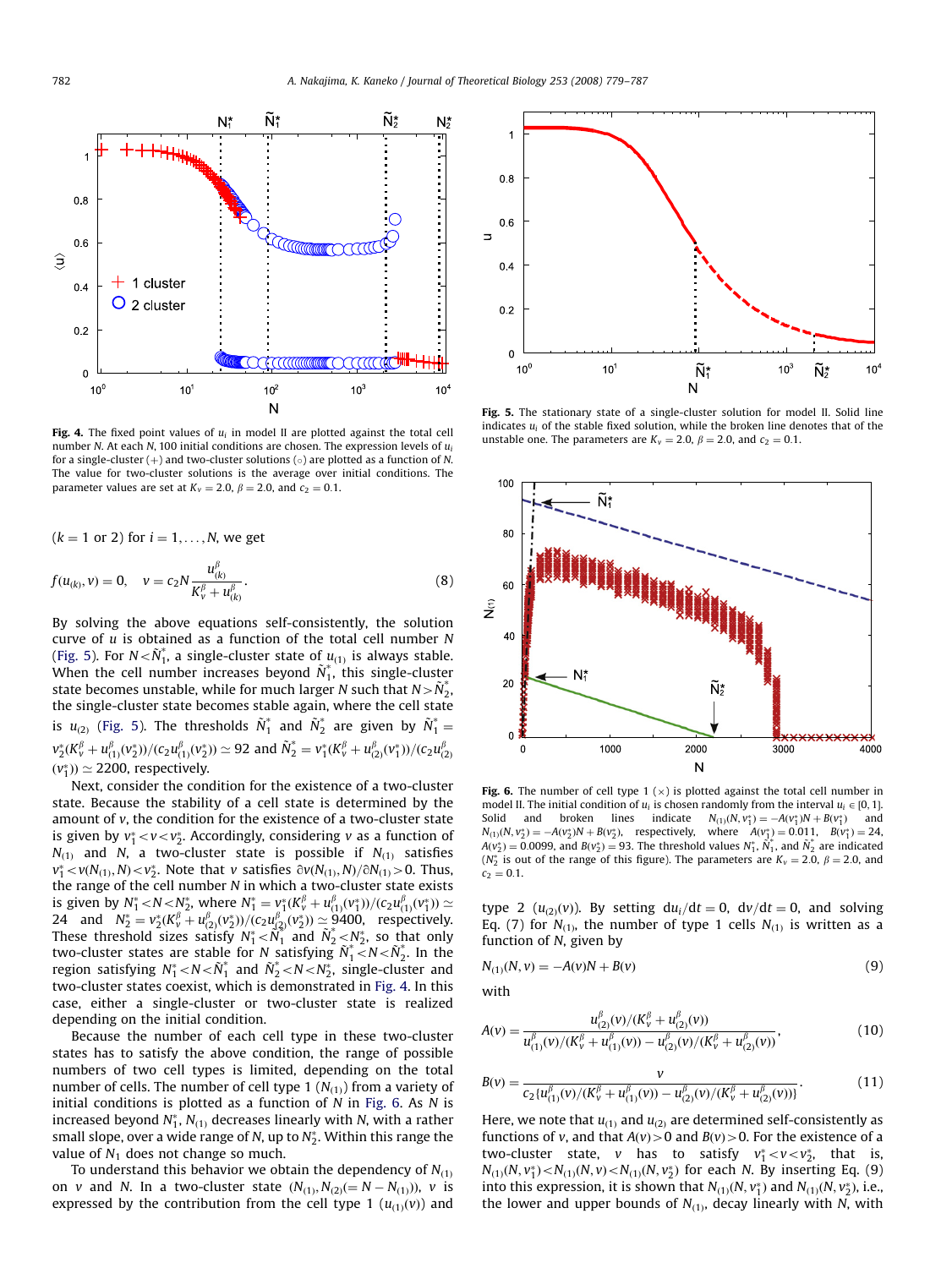

Fig. 7. The slope  $A(\beta; v)$  is plotted as a function of  $\beta$ . Here,  $A(\beta; v)$  for two different values of v, i.e.,  $v_1^*$  and  $v_2^*$  are plotted, which agree within the resolution of the plot in the figure. The parameter values are  $K_v = 2.0$ , and  $c_2 = 0.1$ .

the slope of  $A(v_1^*)$  and  $A(v_2^*)$ . In fact, a linear decrease in  $N_{(1)}$  with the increase in  $N$  is clearly discernible in [Fig. 6](#page-3-0).

Next, we evaluate the value of the slope  $A(v)$ . Eq. (9) is written as  $A(v) = \{ (u_{(2)}/K_v)^\beta + (u_{(2)}/u_{(1)})^\beta \} / \{ 1 - (u_{(2)}/u_{(1)})^\beta \}$ . If  $u_{(2)} \ll u_{(1)}$  and  $u_{(2)} \ll K_v$  are satisfied, that is the case for the parameters used in [Fig. 6,](#page-3-0)  $A(v)$  is much smaller than unity. As a result, the decrease in  $N_{(1)}$  with N is slow, and  $N_{(1)}$  is sustained at a same level over a wide range of N, satisfying  $N_{(1)}(v_1^*) < N_{(1)}(v) < N_{(1)}(v_2^*)$  ([Fig. 6\)](#page-3-0).

By increasing the Hill coefficient  $\beta$ ,  $A(v)$  becomes much smaller than unity which asymptotically go to zero, even if the value of  $u_{(2)}$  is the same level as  $u_{(1)}$  or  $K_v$  as is shown in Fig. 7. Note that the conditions  $u_{(2)} < u_{(1)}$  and  $u_{(2)} < K_v$  have to be satisfied. The value of the slope  $A(v)$  shows an exponential decrease with  $\beta$ .  $A(v)^{-1}$  gives a measure for the range in which two-cluster states exist. Hence,  $N_{(1)}$  is sustained at an almost constant level and the population size regulation of cell type 1 is realized with a sufficiently large  $\beta$ .



Fig. 8. The fixed point solutions of model III plotted against the total cell number N. At each N, 100 initial conditions are chosen. The expression levels of  $u_i$  for a single-cluster  $(+)$  and two-cluster solutions  $(\circ)$  are plotted as a function of N. The value for two-cluster solutions is the average over initial conditions. The parameter values are  $\tilde{K}_v = 0.2$ ,  $\beta = 2.0$ , and  $c_{v1} = c_{v2} = 0.005$ .

As in the previous model, the cellular states fall on stationary states, and the bifurcation of the stationary state from a singlecluster to two-cluster states are observed with the increase in N (Fig. 8). Here, we first note that the two-cluster state remains stable over a wide range of N. Indeed, non-zero  $N_{(1)}$  exists so that  $v_1^*$   $< v(N_{(1)}, N)$  $< v_2^*$  is satisfied even for sufficiently large N.

Next, we study the population distribution of two cell types. As shown in [Fig. 9](#page-5-0), the ratio  $N_{(1)}/N$  stays at a constant level against the change of N. In the same way as in the previous section, the dependency of  $N_{(1)}$  on v and N for a two-cluster state is written as

$$
\frac{N_{(1)}(N,\nu)}{N} = \tilde{A}(\nu) + \frac{\tilde{B}(\nu)}{N},\tag{13}
$$

$$
\tilde{A}(v) = \left[1 + \left(\frac{c_{v1}u_{(1)}^{\beta}(v) - c_{v2}\tilde{K}_{v}^{\beta}v}{c_{v2}\tilde{K}_{v}^{\beta}v - c_{v1}u_{(2)}^{\beta}(v)}\right)\left(\frac{\tilde{K}_{v}^{\beta} + u_{(2)}^{\beta}(v)}{\tilde{K}_{v}^{\beta} + u_{(1)}^{\beta}(v)}\right)\right]^{-1},
$$
\n(14)

$$
\tilde{B}(v) = \frac{v}{c_{v1} \{u_{(1)}^{\beta}(v)/(K_{v}^{\beta} + u_{(1)}^{\beta}(v)) - u_{(2)}^{\beta}(v)/(K_{v}^{\beta} + u_{(2)}^{\beta}(v))\} + c_{v2}K_{v}^{\beta}v\{1/(\tilde{K}_{v}^{\beta} + u_{(2)}^{\beta}(v)) - 1/(\tilde{K}_{v}^{\beta} + u_{(1)}^{\beta}(v))\}}.
$$
\n(15)

### 5. Model III: proportion preservation of two cell types

For precise body plan or for tissue homeostasis, proportion regulation of the number of each cell type is required. The fraction of each cell type has to be sustained at a certain range, against the change in the total number of cells. Here, we modify the kinetics of  $v$  in the previous model II to seek for the possibility of the proportion regulation. With this modification, we will show that the population fraction of the two types of cells is kept at a certain level against the change of N.

Here, the kinetics of  $v$  is modified as follows:

$$
\frac{dv(t)}{dt} = g_3(u_1, ..., u_N, v) \n= c_{v1} \sum_{i=1}^N \frac{u_i^{\beta}(t)}{\tilde{K}_v^{\beta} + u_i^{\beta}(t)} - c_{v2}v(t) \sum_{i'=1}^N \frac{\tilde{K}_v^{\beta}}{\tilde{K}_v^{\beta} + u_i^{\beta}(t)} - v(t).
$$
\n(12)

The modification to model II is just an addition of the second term in Eq. (12). In other words, each cell in this model also contributes to the degradation of the signal  $v$ .

Here,  $\tilde{B}(v) \!>\! 0$  is always satisfied. Because  $v$  satisfies  $v_1^* \!<\! v \!<\! v_2^*$  for the existence of a two-cluster state,  $N_{(1)}/N$  is within the range  $(\tilde{A}(v_1^*) + \tilde{B}(v_1^*)/N) < N_{(1)}(N, v)/N < (\tilde{A}(v_2^*) + \tilde{B}(v_2^*)/N)$  for each N. As a result, when N is sufficiently large, the possible range of  $N_{(1)}/N$  is given by

$$
\tilde{A}(v_1^*) < \frac{N_{(1)}}{N} < \tilde{A}(v_2^*). \tag{16}
$$

From the above expression of  $\tilde{A}(v)$ , if the condition  $(v_2^*/u_{(1)}^{\beta}(v_2^*))$   $<$   $c_{v1}/(c_{v2}K_v^{\beta})$   $<$   $(v_1^*/u_{(2)}^{\beta}(v_1^*))$  is satisfied,  $\tilde{A}(v)$  is within  $0 < \tilde{A}(v) < 1$ . This is the case for the parameter values in [Fig. 9.](#page-5-0) Thus, the cell type ratio of a two-cluster state has to be within the range given by Eq. (16), so that its ratio is insensitive to the change of the total number of cells. In addition, by increasing the Hill coefficient  $\beta$ , the range given by Eq. (16) gets narrower. Thus, the ratio  $N_{(1)}/N$  is more accurately regulated. As  $\beta$  goes to infinity the range approaches its minimum, where the boundary is given by  $\tilde{A}_{\infty}(v) = \nu/(c_{\nu 1}/c_{\nu 2} + v).$ 

Note that  $\tilde{A}(v)$  here is positive and is not necessarily small, in contrast to  $A(v)$  in Eq. (9) for model II. Inclusion of the second term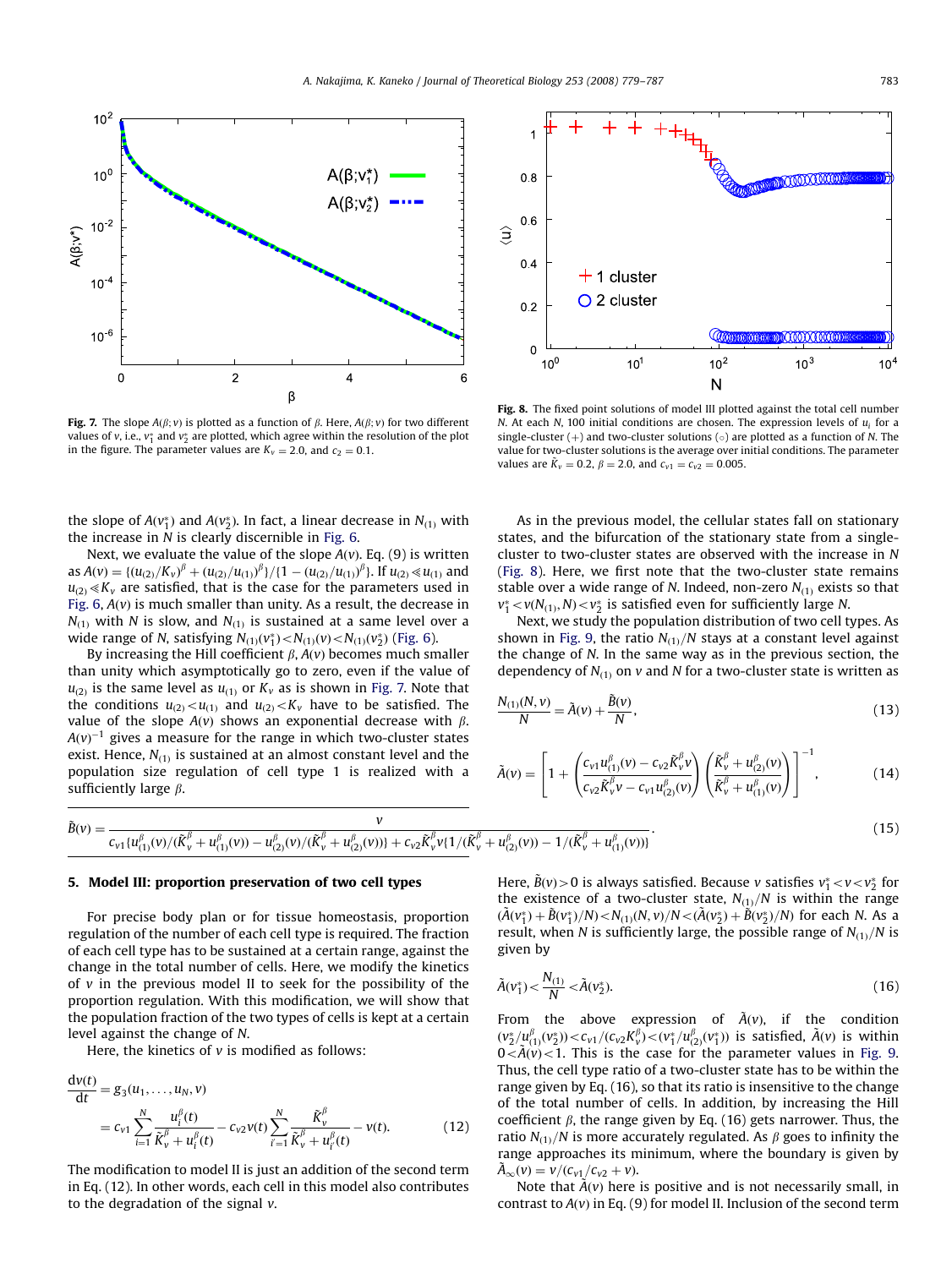<span id="page-5-0"></span>

Fig. 9. The ratio of the number cell type 1  $N_{(1)}$  to the total cell number N is plotted against N for model III. The initial condition of  $u_i$  is chosen randomly from the interval of  $u_i \in [0, 1]$ . Solid and broken lines indicate  $N_{(1)}(N, v_1^*)/N = \tilde{A}(v_1^*) + \tilde{B}(v_1^*)/N$ and  $N_{(1)}(N, v_2^*)/N = \tilde{A}(v_2^*) + \tilde{B}(v_2^*)/N$ , respectively, where  $\tilde{A}(v_1^*) = 0.16$ ,  $\tilde{B}(v_1^*) = 69$ ,  $\tilde{A}(v_2^*) = 0.36$ , and  $\tilde{B}(v_2^*) = 86$ . The parameter values are  $\tilde{K}_v = 0.2$ ,  $\beta = 2.0$ , and  $c_{v1} = c_{v2} = 0.005$ .

in Eq. (12) allows for this behavior, and the proportion regulation of cell types is achieved over a wide range of cells.

### 6. Cell differentiation model with random network

Here, we briefly discuss a general situation of cell differentiation models with intracellular dynamics and intercellular interactions with more genes (chemical species). As an example, we use the cell differentiation models of Kaneko–Yomo or Furusawa–Kaneko [\(Kaneko and Yomo, 1997, 1999; Furusawa and Kaneko,](#page-7-0) [1998, 2001\)](#page-7-0). Here, we aim at demonstrating that the regulative behavior of cell differentiation in the previous sections generally works, which at the same time may provide a possible explanation for differentiation phenomena observed in their models. For the following analysis, we use one of the models (FK model) introduced in [Furusawa and Kaneko \(2001\),](#page-7-0) while it is straightforwardly extended to other models.

In the FK model each cell has intracellular metabolic dynamics, and grows by uptake of the nutrients in the medium, and divides when the abundance of chemicals in the cell goes beyond a threshold. Accordingly, the total cell number  $N$  is also a timedependent variable. As the cells share the same medium, they interact with other cells through uptake from the medium and exchange of chemicals with it.

The state of cell  $l$  is expressed by  $P$  different metabolites,  $\vec{x}^{(l)} = (x_1^{(l)}, \dots, x_p^{(l)})^T$ , and the nutrients are  $\vec{X} = (X_1, \dots, X_Q)^T$ ,  $(Q \leq P)$ . The dynamics of the  $i$ -th metabolite in cell  $l$  is given as follows:

$$
\frac{dx_i^{(l)}(t)}{dt} = F_i(\{x_i^{(l)}(t)\}, X_i(t); \{C_{ijk}\}, \{\sigma_i\}),
$$
\n(17)

A change in the concentration of the i-th nutrient in the medium with the volume  $V$  is given by

$$
\frac{dX_i(t)}{dt} = D_{env}(S_i - X_i(t)) - \frac{D}{V} \sum_{m=1}^{N} (X_i(t) - x_i^{(m)}(t)).
$$
\n(18)

 $S_i$  is the external source of the nutrient,  $D_{env}$  is the diffusion constant between the nutrient reservoir and the medium, and D is that across the cell membrane. Each cell grows through uptake of nutrients and changing them to other metabolites by Eq. (17). As the cells share the same medium, they interact with each other through competition for nutrients. Here, we confine our consideration only to the behavior of nutrients  $\{X_i\}$  in the stationary states for fixed N, and obtain the behavior of the stationary states as a function of N.

Because the stationary state satisfies the condition  $dx_i^{(l)} / dt = 0$ and  $dX_i/dt = 0$ ,

$$
F_i({x_i^{(l)}}, X_i; {C_{ijk}}, {\sigma_i}) = 0,
$$
\n(19)

$$
D_{env}(S_i - X_i) - \frac{D}{V} \sum_{m=1}^{N} (X_i - x_i^{(m)}) = 0.
$$
 (20)

From Eq. (19), possible stationary states of each cell, i.e., stationary solutions of  $\vec{x}^{(l)}$ , are obtained as a function of  $\vec{X}$ . Next, we describe how  $\vec{X}$  varies with N. As in the previous sections, we assume that the cell population takes an M-cluster state in the stationary state for a given N. By solving Eq.  $(20)$  for  $X_i$ , one obtains

$$
X_{i} = \frac{\sum_{k=1}^{M} R_{k} \hat{x}_{i}^{(k)} + (V D_{env}/D) S_{i}/N}{1 + (V D_{env}/D) 1/N},
$$
\n(21)

where  $\hat{x}_i^{(k)}$  is the cell type k in an M-cluster state, and  $R_k = N_k/N_k$ with  $N_k$  as the number of type k cells in the population.  $X_i$  is represented as a function of N and  $\{R_k\}$ . The stability condition of the M-cluster state of concern is expressed by N and  $\{R_k\}$ , from Eqs. (19) and (21). Thus, the realization of an M-cluster state depends on the number of cells or the ratio of cell types. Regulation of each cell type, as observed in [Kaneko and Yomo](#page-7-0) [\(1997, 1999\)](#page-7-0) and [Furusawa and Kaneko \(1998, 2001\),](#page-7-0) is expected accordingly.

## 7. Summary and discussion

Through the analysis of several models, we see, (i) a switch of cell types via an increase in the total cell number, and (ii) diversification to two cell types. In addition, when the cells differentiate to two types, population size preservation of a specific cell type or proportion preservation of two cell types appears, depending on the interaction form with other cells. These behaviors are explained as a bifurcation of cell states via the intercellular interactions. First, possible cell types  $u_{(1)}$  and  $u_{(2)}$  are generated by a single positive-feedback loop, which works as a module for bistability. Secondly, intercellular signal v works as a bifurcation parameter, whose abundances determine the actual cell types. This bifurcation parameter is a function of the number of each cell type, depending on the intercellular interactions. Then, the resulting bifurcation parameter has to be determined self-consistently. This constraint restricts the number distribution of the cell types, which gives the mechanism of the regulation of the cell differentiation.

In model I, because the total cell number simply corresponds to the bifurcation parameter of cell states, the switch of the cell types by the total cell number is straightforward. In models II and III, since intercellular couplings change the bifurcation parameter, the transition from the single-cluster state of  $u_{(1)}$  to a two-cluster state occurs by the increase in the total cell number. In model II, the cell type 2 contributes only weakly to the increase in  $v$ , compared with the cell type 1. Thus, the amount of  $v$  mainly depends on the number of the cell type 1. In contrast, in model III, the cell type 2 degrades  $v$ . As a result, the amount of  $v$  depends on the number ratio of two cell types.

If a gene expression network shows bistability with a bifurcation structure as in [Fig. 1,](#page-1-0) cell differentiation is a general consequence when cell–cell couplings are introduced. An important point here is that the same intracellular module can be used in several different biological contexts by modifying only the intercellular interaction. This is quite useful in an evolutionary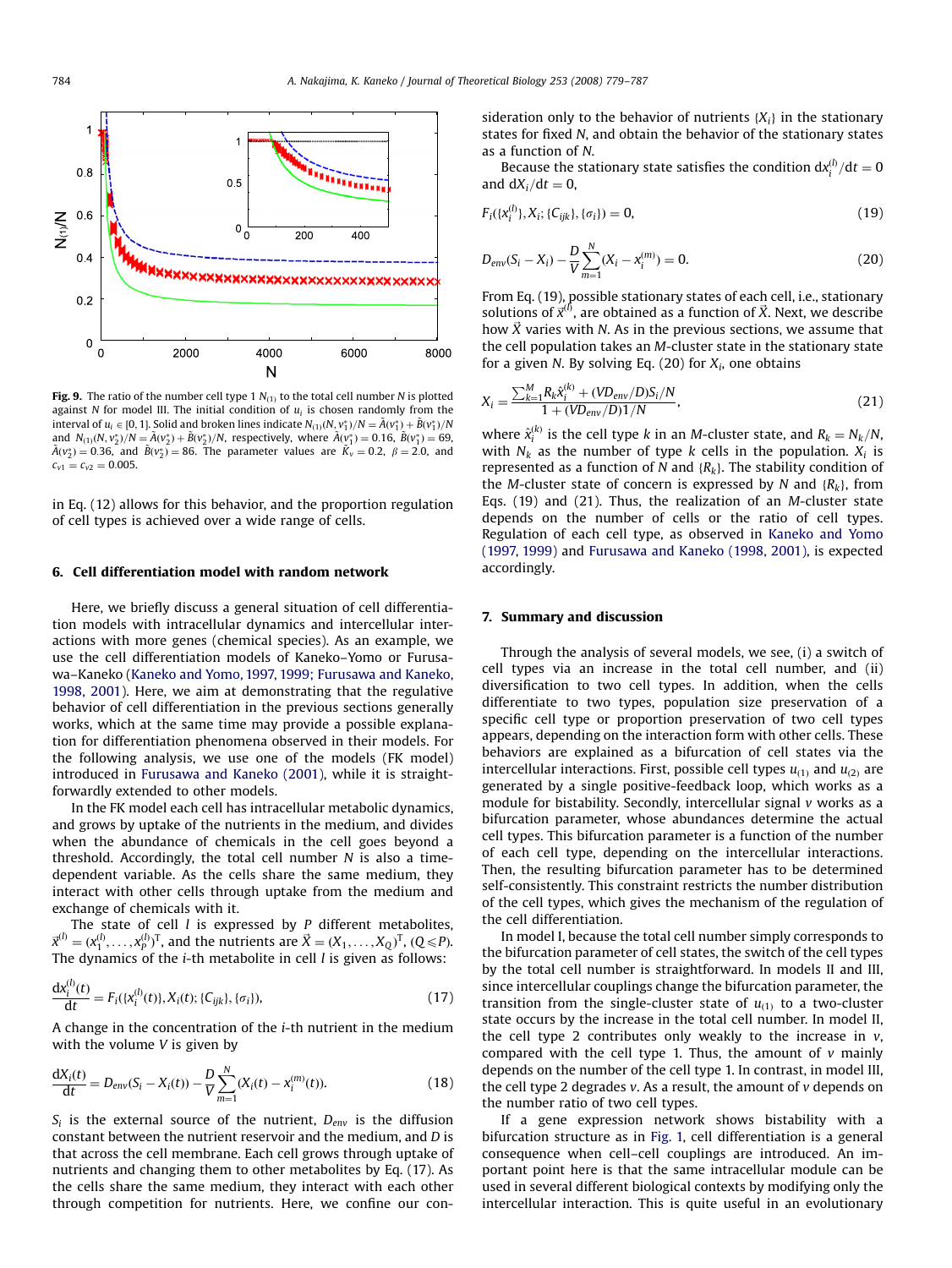perspective because new biological functions can be added by incorporating new interactions while preserving the intracellular core module.

Here, we discuss several phenomena in developmental biology that may be described by our models. First, we refer to two examples, the community effect and the mid-blastula transition, corresponding to model I. The community effect was discovered in muscle formation in reaggregated cells of the Xenopus embryo ([Gurdon et al., 1993\)](#page-7-0). Only when the number of cells is sufficiently large (i.e., more than 100), the cells differentiate to muscle. Cell–cell interaction, thus, is important for the differentiation, which is mediated by the diffusive factor eFGF, generated by each muscle progenitor cell ([Standley et al., 2001; Fisher et al., 2002\)](#page-8-0). The amount of eFGF increases with the total cell number, just like the signal  $v$  in model I. The precursor cells differentiate to nonmuscle cells (correspond to cell type 1) if they are surrounded only by a small number of cells, while they differentiate to muscle cells (correspond to cell type 2) if they are surrounded by a large number of cells. The possible targets of the inhibition activity of eFGF are the transcription factors GATA-1 and GATA-2, the regulators of the erythropoiesis ([Xu et al., 1999; Isaacs et al.,](#page-8-0) [2007\)](#page-8-0). In addition, eFGF can induce a transcription factor MyoD, the master regulator of myogenesis ([Standley et al., 2001; Fisher](#page-8-0) [et al., 2002](#page-8-0)). Thus, the differentiation decision between erythropoiesis and myogenesis by eFGF is dependent on the cell number, as in our model I.

Another example of model I may be given by mid-blastula transition. In the cell cycle machinery in Xenopus, the phosphorylation states of the cyclin dependent kinase Cdc2 have a fundamental role in the entry into mitosis [\(Hartley et al., 1996;](#page-7-0) [Nigg, 2001](#page-7-0)). Cdc2 positively regulates its own active state via an activation of the phosphatase Cdc25 and via an inhibition of the kinase Wee1. As opposed to the positive feedback of Cdc2, the kinase Chk1 inhibits Cdc25 and activates Wee1, and thus inactivates Cdc2. Hence it is possible that the amount of active Cdc2 shows bistability depending on the amount of active Chk1 ([Novak and Tyson, 1993\)](#page-8-0). Here, DNA accelerates the phosphorylation of Chk1 and activates Chk1. Thus, the increase in DNA amount via cleavage in the early embryo can induce a transition from the active to inactive state of Cdc2. This transition is considered to trigger the mid-blastula transition in Xenopus [\(Novak and Tyson,](#page-8-0) [1993; Shimuta et al., 2002; Peng et al., 2007\)](#page-8-0). This induced change can fit well with the transition observed in model I, in the sense that the system parameter (the concentration of the signal  $v$  in our model or the amount of active Chk1 in the mid-blastula transition) changes as a function of the cell number, which induces a transition of the cell state. To be precise, the bifurcation parameter in the mid-blastula transition refers to the DNA content instead of the cell number. Also, we should mention that midblastula transition involves many other factors such as the change in cell motility and the initiation of zygotic gene transcriptions ([Yasuda and Schubiger, 1992](#page-8-0)), which are not included in the present study. Still, the core part of the transition could be described by our mechanism.

It is known that mid-blastula transition occurs when the ratio of DNA to cytoplasm in each individual cell is increased beyond a threshold [\(Newport and Kirschner, 1982a, b\)](#page-8-0). In our model I, the transition threshold is  $v_2^*$ , which is equal to  $cN_2^*$ . The parameter  $c$ corresponds to the inverse of the amount of a cytoplasmic factor which has an inhibitory effect to Chk1 or has a competitive effect on DNA. Then, addition (depletion) of cytosol to an egg in the experiment corresponds to decrease (increase) in the parameter value of  $c$  in model. Thus, also in model I, the threshold for the transition is determined by the ratio of the DNA amount N to a cytoplasmic factor  $c^{-1}$ . Before the mid-blastula transition, however, the amount of cytoplasm shows only little change, and thus

the parameter  $c^{-1}$  is almost constant. Therefore, the DNA amount works as the bifurcation parameter for the mid-blastula transition.

Secondly, as for model II, consider the maintenance of the hematopoietic stem cells in mammals. Here, the transcription factor GATA-2 is known to play an essential role for the maintenance of hematopoietic stem cell and hematopoietic progenitors [\(Cantor and Orkin, 2002; Swiers et al., 2006](#page-7-0)). GATA-2 expression is active in hematopoietic stem cell, while during erythropoiesis, it is switched off, and is replaced by the active expression of the transcription factor GATA-1. GATA-2 activates itself and maintains its expression once activated, while GATA-1 suppresses GATA-2 transcription with FOG-1.

Generally, an environment called stem cell niche is needed for the maintenance of the stem cell population. In a hematopoietic system, osteoblasts are known to work as such stem cell niche ([Calvi, 2006\)](#page-7-0). The stem cells compete for some chemical factors derived from this niche, and the cells which cannot take the factors differentiate to specific hematopoietic lineages. Indeed, the competition for these factors has been discussed to be essential to the regulation of the stem cell population size, while competence for these factors decrease through the differentiation process ([Radtke et al., 2004\)](#page-8-0). In fact, several factors such as Angiopoietin-1, Wnt, Notch-ligand Jagged1 are identified as mediators for this niche-stem interaction ([Arai et al., 2004; Adams and Scadden,](#page-7-0) [2006; Rattis et al., 2004\)](#page-7-0). For example, Notch signals inhibit the erythroid differentiation by suppressing GATA-1 activity through Hes1 [\(Ishiko et al., 2005; Kunisato et al., 2003\)](#page-7-0). Hence, it is possible that GATA-2/GATA-1 transition is regulated by the degree of the GATA-1 mediated repression of GATA-2 which is modulated by Notch [\(Swiers et al., 2006](#page-8-0)). Once several cells of the stem cell population differentiate, the differentiated cells cannot respond to Jagged1 because of the decrease in the expression of Notch ([Radtke et al., 2004\)](#page-8-0). The competition for the niche is then relaxed, so that a certain fraction of undifferentiated cells remained as stem cells stably.

To sum up, the strength of GATA-2 repression increases with the increase in the number of hematopoietic stem cells. Through this change, the erythroid differentiation is induced and the number of stem cells is maintained at a certain level. Following this discussion, we propose that this process is described by assigning GATA-2 and Notch-ligand Jagged1 as the chemical  $u_i$ and  $v$  in our model II, respectively. If this assignment is correct, GATA-2 expression is expected to show bistability for a certain range of Jagged1 stimulation. By examining this theoretical prediction experimentally, it will be possible to confirm the validity of the application of our model to the hematopoietic stem cell system. Here, we should mention that, the above example for Notch often assumes the spatial heterogeneity implicitly. Even though the spatial heterogeneity was not included in our model here, extension to include it is rather straightforward, which does not alter the conclusion here. Recently, it is shown that Wnt uses the same signaling pathway as Notch for the maintenance of hematopoietic stem cells and that Wnt signal upregulates Hes1 ([Duncan et al., 2005; Espinosa et al., 2003\)](#page-7-0). Hence it is possible that GATA-2/GATA-1 transition is also regulated via Wnt signal.

Thirdly, our model III may be applied to the proportion regulation of prestalk-cell types and prespore-cell types in the Dictyostelium slug. Differentiation to prespore cells is induced by cAMP, and the cell state is maintained by a positive-feedback loop of prespore cell specific adenylyl cyclase G activity [\(Hopper et al.,](#page-7-0) [1993; Williams, 2006; Alvarez-Curto et al., 2007](#page-7-0)). On the other hand, differentiation-inducing factor-1 (DIF-1) is necessary for the differentiation from a prespore-cell to a prestalk-cell (at least for the differentiation to pstO, which is a subtype of the prestalk-cell)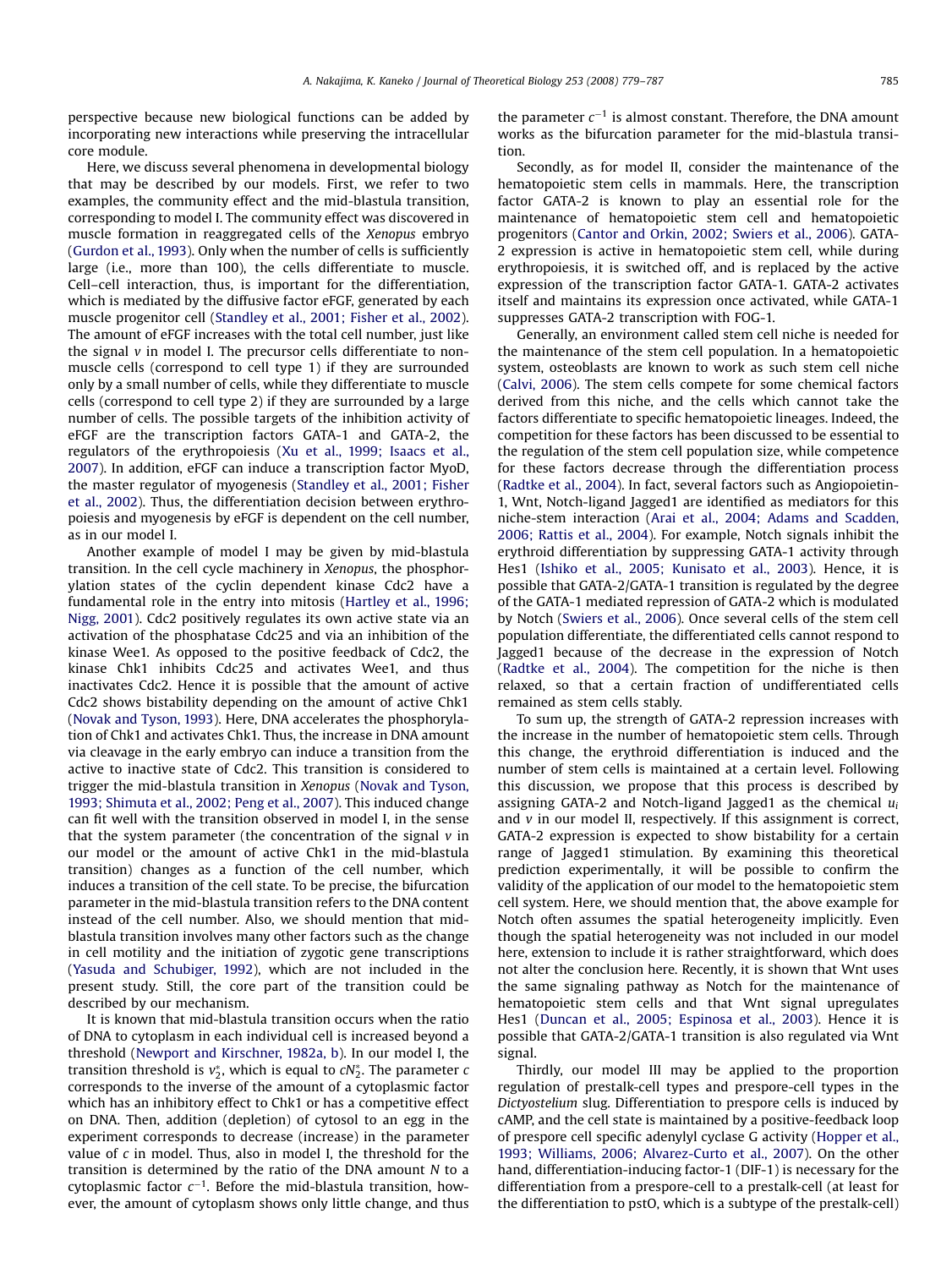<span id="page-7-0"></span>([Williams, 2006; Kay and Thompson, 2001\)](#page-8-0). As an intercellular interaction, this DIF-1 is produced by prespore-cells, and are degraded by prestalk-cells. This cell-type specific induction/ destruction of DIF-1 is responsible for the proportion preservation as studied in model III.

Of course, the present multicellular organisms also adopt other mechanisms of differentiation such as morphogen gradient (Freeman and Gurdon, 2002; Tabata and Takei, 2004), besides the intracellular–intercellular dynamical mechanism discussed here. How the both mechanisms are used cooperatively will be important for understanding the development of present multicellular organisms. On the other hand, since the mechanism discussed here requires neither external morphogen gradient nor detailed gene expression network with finely tuned parameters, it is natural to expect that it worked at an evolutionarily ancient stage in multicellular development, whereas sophisticated mechanisms as in the present organisms are evolved later (Forgacs and Newman, 2005). The intracellular–intercellular dynamical mechanism here requires just a few chemicals, and is easily accessible. More sophisticated mechanisms of differentiation, using prepattern of morphogen gradient and/or using well designed genetic network, could be evolved later to achieve more complex architecture of body plan with robust and fast developmental process.

Based on our model, we can consider a possible scenario for evolution of cell differentiation in multicellular organisms. Since bistability can provide a memory in a cell system, it would also be beneficial to unicellular organisms as a phenotypic switch to respond environmental stimulus. Hence, unicellular systems might attain bistability before evolution to multicellularity. When these cells emit some chemical factors to which they respond and communicate, interacting cells begin to show some kind of differentiation as shown in the present paper. Indeed bacteria in a biofilm take different cell states from a free living cell, which may represent ancient type of cell differentiation (Davies et al., 1998). It is interesting to seek the origin of multicellularity along this line (Furusawa and Kaneko, 2002) both theoretically and experimentally.

Although we confine our analysis to a system with only fixed point solutions, oscillatory and other dynamical behaviors are often observed in biological systems. The analysis we introduced here is also applicable to such cases, as long as there are bifurcations of attractors with the change in relevant chemical concentrations which are influenced by cell–cell interactions. On the other hand, oscillatory behaviors may bring about richer bifurcations, as well as clustering of cells with regards to the oscillation phase or amplitude, as has been discussed in models with intracellular oscillatory dynamics and cell–cell interactions (Kaneko and Yomo, 1994, 1997; Koseska et al., 2007; Ullner et al., 2007). The study of possible forms on differentiations and regulations in such dynamical systems will be important in future. In multicellular systems, cells behave in coordination by taking advantage of communication with other cells. Such collective behavior is a result of interacting systems with intracellular gene expression dynamics. The present self-consistent determination of bifurcation parameters through cell–cell interactions will be essential to understand organization in multicellularity.

#### 8. Method

Computer programs for the simulation of each model are written in C language, and are compiled with gcc version 4.1.2. Standard 4th order Runge–Kutta method is used for numerical integration.

## Acknowledgments

The authors would like to thank M. Tachikawa, N. Kataoka, K. Fujimoto for stimulating discussions, and S. Ishihara for discussions and reading the manuscript.

## References

- Adams, G.B., Scadden, D.T., 2006. The hematopoietic stem cell in its place. Nat. Immunol. 7, 333–337.
- Alvarez-Curto, E., Saran, S., Meima, M., Zobel, J., Scott, C., Schaap, P., 2007. cAMP production by adenylyl cyclase G induces prespore differentiation in Dicyostelium slugs. Development 134, 959–966.
- Arai, F., Hirao, A., Ohmura, M., Sato, H., Matsuoka, S., Takubo, K., Ito, K., Koh, G.Y., Suda, T., 2004. Tie2/Angiopoietin-1 signaling regulates hematopoietic stem cell quiescence in the bone marrow niche. Cell 118, 149–161.
- Ben-Tabou de-Leon, S., Davidson, E.H., 2007. Gene regulation: gene control network in development. Annu. Rev. Biophys. Biomol. Struct. 36, 191–212.
- Calvi, L.M., 2006. Osteoblastic activation in the hematopoietic stem cell niche. Ann. N.Y. Acad. Sci. 1068, 477–488.
- Cantor, A.B., Orkin, S.H., 2002. Transcriptional regulation of erythropoiesis: an affair involving multiple partners. Oncogene 21, 3368–3376.
- Davidson, E.H., et al., 2002. A genomic regulatory network for development. Science 295, 1669–1678.
- Davies, D.G., Parsek, M.R., Pearson, J.P., Iglewski, B.H., Costerton, J.W., Greenberge, E.P., 1998. The involvement of cell-to-cell signals in the development of a bacterial biofilm. Science 280, 295–298.
- Duncan, A.W., Rattis, F.M., DiMascio, L.N., Congdon, K.L., Pazianos, G., Zhao, C., Yoon, K., Cook, J.M., Willert, K., Gaiano, N., Reya, T., 2005. Integration of Notch and Wnt signaling in hematopoietic stem cell maintenance. Nat. Immunol. 6, 314–322.
- Espinosa, L., Inglés-Esteve, J., Aguilera, C., Bigas, A., 2003. Phosphorylation by glycogen synthase kinase-3 $\beta$  down-regulates notch activity, a link for Notch and Wnt pathways. 2003. J. Biol. Chem. 278, 32227–32235.
- Ferrell Jr., J.E., Machleder, E.M., 1998. The biochemical basis of an all-or-none cell fate switch in Xenopus oocytes. Science 280, 895–898.
- Fisher, M.E., Isaacs, H.V., Pownall, M.E., 2002. eFGF is required for activation of XmyoD expression in the myogenic cell lineage of Xenopus laevis. Development 129, 1307–1315.
- Forgacs, G., Newman, S.A., 2005. Biological Physics of the Developing Embryo. Cambridge University Press, Cambridge.
- Freeman, M., Gurdon, J.B., 2002. Regulatory principles of developmental signaling. Annu. Rev. Cell Dev. Biol. 18, 515–539.
- Furusawa, C., Kaneko, K., 1998. Emergence of rules in cell society: differentiation, hierarchy, and stability. Bull. Math. Biol. 60, 659–687.
- Furusawa, C., Kaneko, K., 2001. Theory of robustness of irreversible differentiation in a stem cell system: chaos hypothesis. J. Theor. Biol. 209, 395–416.
- Furusawa, C., Kaneko, K., 2002. Origin of multicellular organisms as an inevitable consequence of dynamical systems. Anat. Rec. 268, 327–342.
- García-Ojalvo, J., Elowitz, M.B., Strogatz, S.H., 2004. Modeling a synthetic multicellular clock: repressilators coupled by quorum sensing. Proc. Natl. Acad. Sci. USA 101, 10955–10960.
- Greenwald, I., Rubin, G.M., 1992. Making a difference: the role of cell–cell interactions in establishing separate identities for equivalent cells. Cell 68, 271–281.
- Gurdon, J.B., Lemaire, P., Kato, K., 1993. Community effects and related phenomena in development. Cell 75, 831–834.
- Hartley, R.S., Rempel, R.E., Maller, J.L., 1996. In vivo regulation of the early embryonic cell cycle in Xenopus. Dev. Biol. 173, 408–419.
- Hopper, N.A., Harwood, A.J., Bouzid, S., Véron, M., Williams, J.G., 1993. Activation of the prespore and spore cell pathway of Dictyostelium differentiation by cAMPdependent protein kinase and evidence for its upstream regulation by ammonia. EMBO J. 12, 2459–2466.
- Imai, K.S., Levine, M., Satoh, N., Satou, Y., 2006. Regulatory blueprint for a chordate embryo. Science 312, 1183–1187.
- Isaacs, H.V., Deconinck, A.E., EPownall, M., 2007. FGF4 regulates blood and muscle specification in Xenopus laevis. Biol. Cell 99, 165–173.
- Ishiko, E., Matsumura, I., Ezoe, S., Gale, K., Ishiko, J., Satoh, Y., Tanaka, H., Shibayama, H., Mizuki, M., Era, T., Enver, T., Kanakura, Y., 2005. Notch signals inhibit the development of erythroid/megakaryocytic cells by suppressing GATA-1 activity through the induction of HES1. J. Biol. Chem. 280, 4929–4939.
- Kaneko, K., Yomo, T., 1994. Cell division differentiation and dynamic clustering. Physica D 75, 89–102.
- Kaneko, K., Yomo, T., 1997. Isologous diversification: a theory of cell differentiation. Bull. Math. Biol. 59, 139–196.
- Kaneko, K., Yomo, T., 1999. Isologous diversification for robust development of cell society. J. Theor. Biol. 199, 243–256.

Kay, R.R., Thompson, C.R.L., 2001. Cross-induction of cell types in Dictyostelium: evidence that DIF-1 is made by prespore cells. Development 128, 4959–4966.

Koseska, A., Volkov, E., Zaikin, A., Kurths, J., 2007. Inherent multistability in arrays of autoinducer coupled genetic oscillators. Phys. Rev. E 75, 031916.

Kunisato, A., Chiba, S., Nakagami-Yamaguchi, E., Kumano, K., Saito, T., Masuda, S., Yamaguchi, T., Osawa, M., Kageyama, R., Nakauchi, H., Nishikawa, M., Hirai, H.,